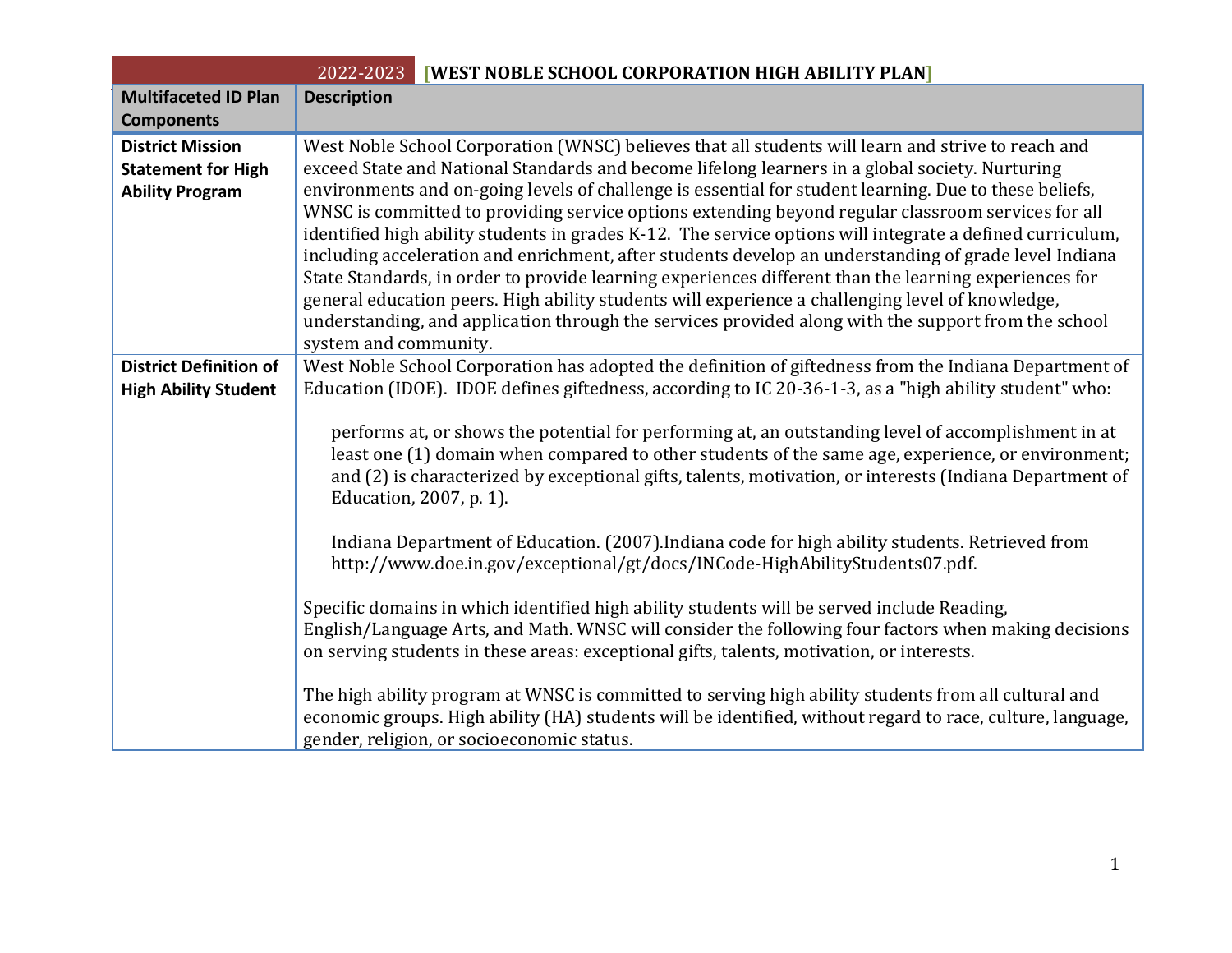| <b>District Services for</b><br><b>High Ability Students</b> | Program services for high ability students in West Noble School Corporation will require students to<br>demonstrate mastery of the grade level standards, will engage students in higher level thinking skills,<br>and provide curriculum that focuses beyond the state standards while addressing the specific learning<br>needs of high ability learners. To do so, it will                                                                                                                                                                                                                                                                                                                                                                                                                                      |  |  |  |
|--------------------------------------------------------------|--------------------------------------------------------------------------------------------------------------------------------------------------------------------------------------------------------------------------------------------------------------------------------------------------------------------------------------------------------------------------------------------------------------------------------------------------------------------------------------------------------------------------------------------------------------------------------------------------------------------------------------------------------------------------------------------------------------------------------------------------------------------------------------------------------------------|--|--|--|
|                                                              | Provide a variety of service options in order to accelerate and/or enrich student learning based<br>1.<br>on the needs of the students.<br>a. Objective 1: Screen all students in Kindergarten, 2 <sup>nd</sup> and 5 <sup>th</sup> grade in order to identify an<br>appropriate service option for identified students<br>b. Objective 2: Screen nominated students in 1st, 3rd, 4th and 6th-12th grade, as well as<br>identified high ability students, to identify an appropriate service option for the upcoming<br>school year                                                                                                                                                                                                                                                                                |  |  |  |
|                                                              | c. Objective 3: Provide the following service options based on student educational need<br>including but not limited to:<br>Early Entrance to Kindergarten<br>i.<br>ii. Grade Skipping<br>iii. Subject Skipping<br>iv. Cluster Grouping<br>v. Ability Grouped Classes<br>vi. Self-Contained Classrooms<br>vii. Between Class Grouping<br>College Credit Courses (Dual Credit and AP)<br>viii.<br>Objective 4: 8 <sup>th</sup> grade HA teachers will hold conferences with parents of each HA student<br>d.<br>in the spring to discuss student progress, the identification process, services available, and<br>placement options when applicable. All other HA teachers will discuss student progress, the<br>identification process, services available, and placement options when applicable with<br>parents. |  |  |  |
|                                                              | 2.<br>WNSC will develop and implement a curriculum that enriches and accelerates the HA students'<br>education beyond CCSS through the following strategies:<br>a. Objective 1: Developing and following a specified scope and sequence for Language Arts<br>and Math                                                                                                                                                                                                                                                                                                                                                                                                                                                                                                                                              |  |  |  |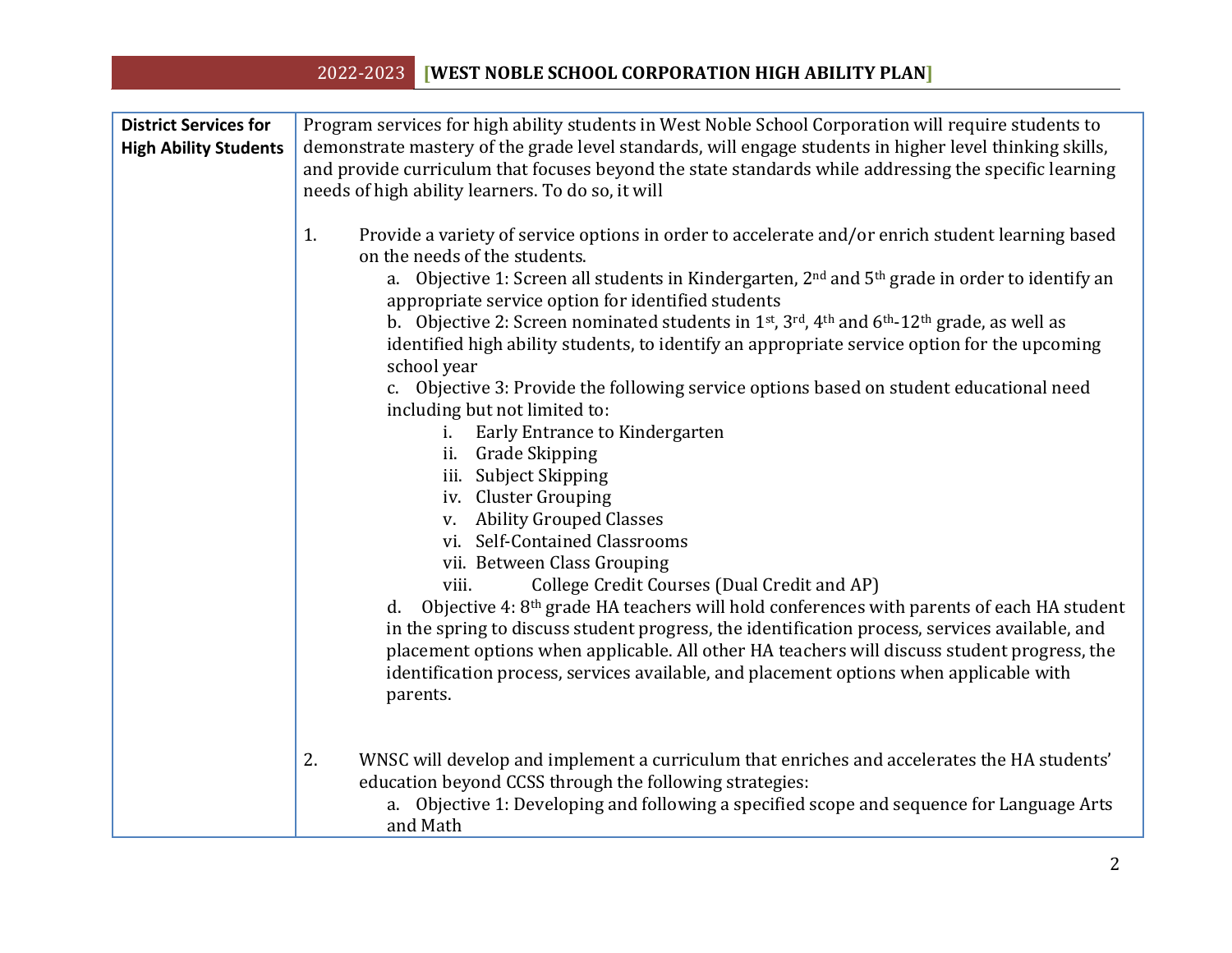| Objective 2: Providing educational experiences that contribute to advanced thinking<br>$b$ .<br>Objective 3: Providing learning opportunities that support vocabulary/word development<br>c.<br>Objective 4: Providing learning opportunities that support student understanding of<br>d.<br>advanced math problem-solving and concepts<br>e. Objective 5: Providing learning opportunities that support evaluation and analysis of<br>reading material<br>Objective 6: Accelerating the students through the standards with the use of curriculum<br>compacting<br>g. Objective 7: Providing learning opportunities that require higher order thinking and<br>questioning skills<br>h. Objective 8: Providing guidance and counseling lessons and sessions for HA students to<br>support their social and emotional needs |
|----------------------------------------------------------------------------------------------------------------------------------------------------------------------------------------------------------------------------------------------------------------------------------------------------------------------------------------------------------------------------------------------------------------------------------------------------------------------------------------------------------------------------------------------------------------------------------------------------------------------------------------------------------------------------------------------------------------------------------------------------------------------------------------------------------------------------|
| 3.<br>WNSC will provide qualified, licensed HA educators for instructing identified HA students to meet<br>their educational needs through the following objectives:<br>a. Objective 1: A newly hired teacher of HA students will develop a plan with his/her school<br>principal to obtain a HA license upon their acceptance of any HA teaching position<br>b. Objective 2: HA teachers will continually collaborate to assess and make improvements<br>with current high ability curriculum to maintain appropriate quality and sequence<br>c. Objective 3: Teachers will attend HA workshops and other professional development<br>opportunities to continually remain updated on the most effective HA teaching practices and<br>techniques                                                                           |
| WNSC will educate parents, teachers, and staff about the educational, social, and emotional needs<br>4.<br>of high ability students through the following means:<br>a. Objective 1: Provide parents of identified students a copy of WNSC high ability curriculum<br>guide<br>b. Objective 2: Create a support group for parents who have children identified as HA<br>Objective 3: Provide annual parent meetings to discuss HA practices, curriculum, student<br>c.<br>needs, identification, and placement (Broad Based Planning Committee)<br>d. Objective 4: Provide professional development opportunities for all teachers and staff that<br>address identification, instructional practices, and other supports of HA students                                                                                     |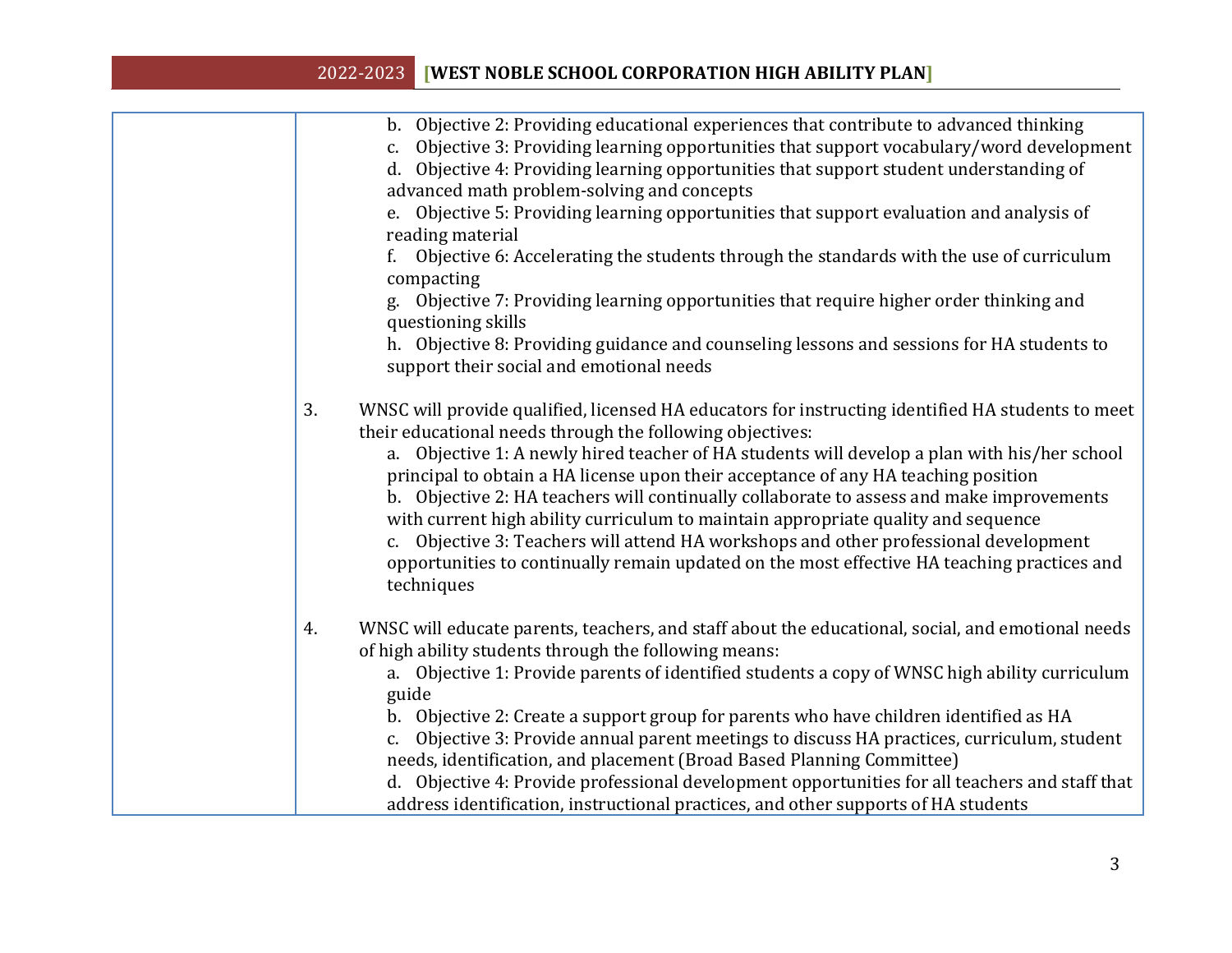|                                                              | e. Objective 5: Periodically provide newsletters to all teachers and staff regarding aspects of<br>HA teaching practices, identification, curriculum, and programming<br>Objective 6: Develop a social and emotional guidance plan with the corporation's guidance<br>f.<br>counselors to meet the social/emotional needs of HA students and their parents                                                                                                                                                                                                                                                                                                                                                                                                                                                                                                                                                                                                                                                                                                                                                                                                                                                                                                                                                                                                                                                                                                                                        |
|--------------------------------------------------------------|---------------------------------------------------------------------------------------------------------------------------------------------------------------------------------------------------------------------------------------------------------------------------------------------------------------------------------------------------------------------------------------------------------------------------------------------------------------------------------------------------------------------------------------------------------------------------------------------------------------------------------------------------------------------------------------------------------------------------------------------------------------------------------------------------------------------------------------------------------------------------------------------------------------------------------------------------------------------------------------------------------------------------------------------------------------------------------------------------------------------------------------------------------------------------------------------------------------------------------------------------------------------------------------------------------------------------------------------------------------------------------------------------------------------------------------------------------------------------------------------------|
| <b>District Services for</b><br><b>High Ability Students</b> | PROGRAM DESCRIPTION GUIDLELINES PROVIDED BY INDIANA DEPARTMENT OF EDUCATION<br>According to the Indiana Department of Education programming for high ability students is left to the<br>discretion of the governing school body, but must follow the following guidelines:<br>The development of appropriate programming for high ability learners requires comprehensive services<br>based on a sound theoretical basis with empirical support as well as strong, trained leadership to<br>implement.<br>The development of appropriate programming for high ability students must include:<br>A comprehensive and empirically based theoretical framework.<br>$\bullet$<br>A written statement of philosophy, goals, and objectives to meet the needs of high ability<br>students<br>A licensed HA Coordinator<br>Trained and licensed teachers<br>A broad-based planning committee that meets regularly<br>Services for high ability students must be designed to supplement and build on the basic<br>academic standards and the knowledge learned in regular classrooms at all grade levels.<br>High ability students must be provided with curricular experiences at all grade levels to ensure<br>continual student progress and learning.<br>The program for high ability learners provides services that are an integral part of the school day.<br>Programming at West Noble School Corporation will follow the guidelines that the Indiana Department<br>of Education has established. |
|                                                              |                                                                                                                                                                                                                                                                                                                                                                                                                                                                                                                                                                                                                                                                                                                                                                                                                                                                                                                                                                                                                                                                                                                                                                                                                                                                                                                                                                                                                                                                                                   |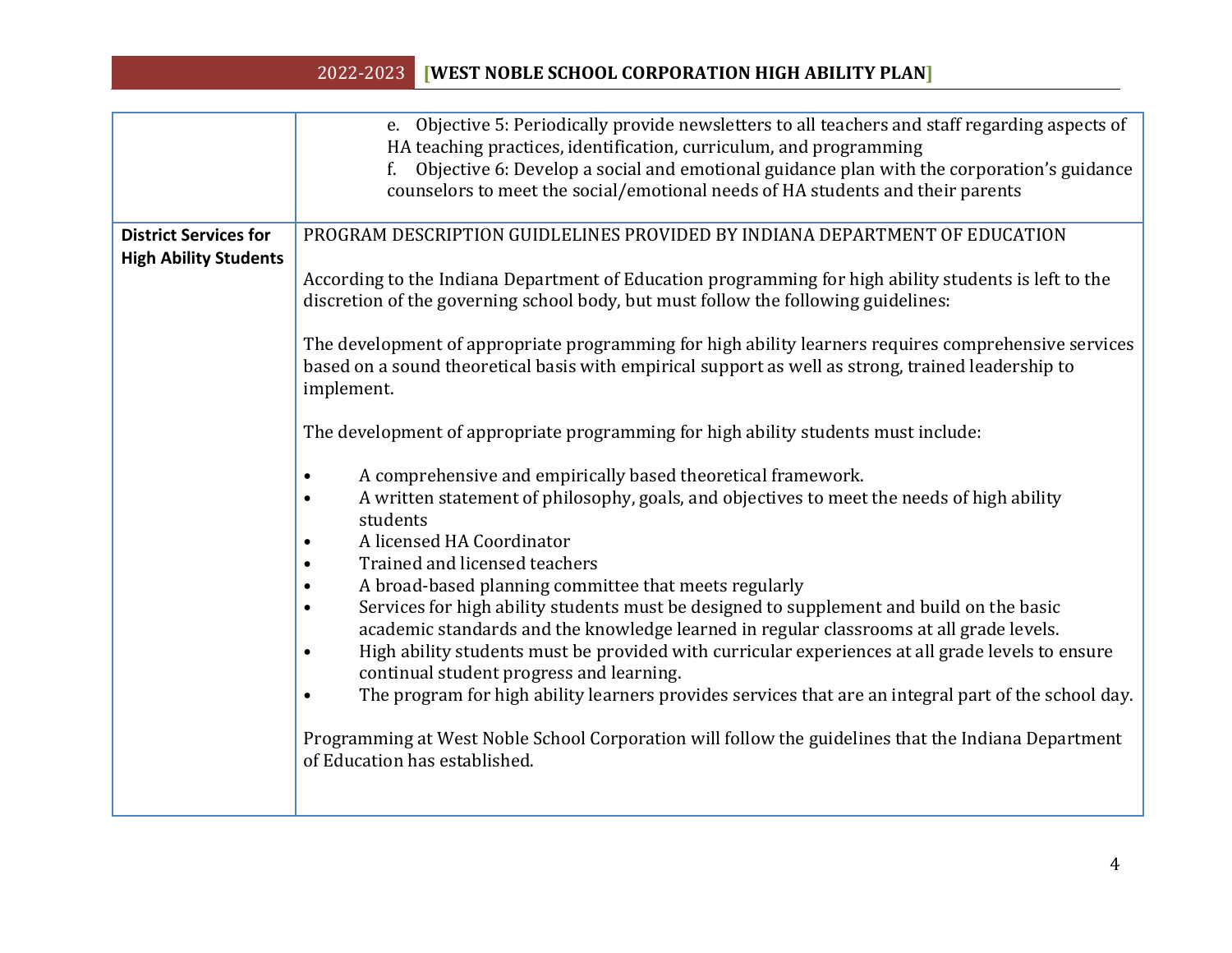Primary and Elementary School:

At West Noble Primary and Elementary Schools, the needs of identified high ability students are being met through a variety of options. West Noble's program serves identified students in grades Kindergarten through 4th. Identification proceedings begin in the fall for all kindergarten students. The following grade level descriptions define the high ability program:

- **Kindergarten:** While identification proceedings do not occur until the fall, additional screening is available if a parent pursues early entrance to Kindergarten. Kindergarten students are provided 30 minutes of enrichment in Language Arts and/or Math on a daily basis. This is an option for all students based on 3-4 week local assessment results.
- **1st Grade:** In first grade, students are cluster grouped into designated classrooms. This clustering program is designed to place students of high ability potential with like peers. Starting at 1st grade, a student who is identified as having the possible potential to meet WNSC's high ability standards will receive services in a clustered classroom with a teacher trained in high ability education. Once a child is identified as high ability and maintains the appropriate standards of performance then that child may stay with their clustered peers throughout 4th grade, if that placement best meets the needs of the child.

Clustering facilitates classroom experiences that:

- Engage students in differentiated classroom experiences that go above and beyond the grade level standards.
- Promote vertical and horizontal academic progress to occur.
- Allow continual monitoring of student progress and learning as a high ability student progresses through their elementary education.
- Provide teachers and students with regular support from a specialized high ability teacher.
- **2nd through 4th Grade:** In 2nd through 4th grades, identified high ability students are placed in cluster or self-contained high ability classrooms. This means that identified students are placed full-time with other students of high ability. Once a child is identified and maintains appropriate performance qualifications, the child will remain with the same peers throughout their elementary school careers. In these self-contained classrooms, students are to experience a high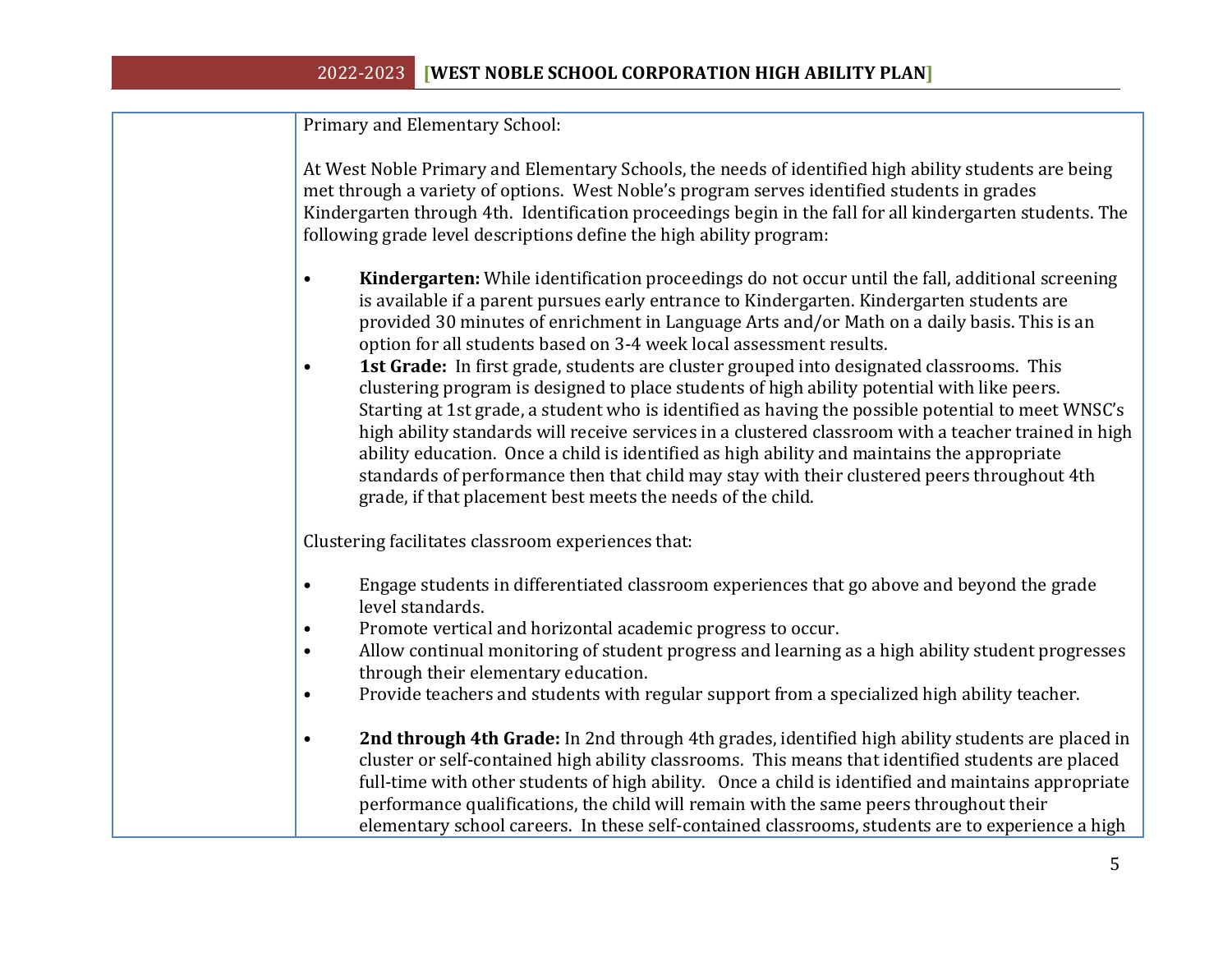| level of academic rigor and acceleration. If an identified student's needs are not met through this |
|-----------------------------------------------------------------------------------------------------|
| type of placement, then other placement options will be discussed and analyzed to do what is        |
| best for the academic success of the student. If there are not enough identified HA students, then  |
| the HA students will be clustered together in one classroom, so that differentiation can occur for  |
| the HA students who require a more rigorously paced classroom curriculum.                           |

Self-contained classrooms facilitate classroom experiences that have:

- Specialized curriculums where learning content is compacted
- Elements of research and direct inquiry that occurs above and beyond the general curriculum
- Advanced math problem-solving and computation
- Systematic timeline of accelerated content
- Support of a trained high ability teacher
- Sophisticated methods of reading and vocabulary instruction that occurs above and beyond the general curriculum

Middle School:

- **5th through 8th Grade:** West Noble Middle School provides the following service options at the middle school level for identified high ability students based on their educational needs:
	- o Grade Skipping
	- o Subject Skipping
	- o Cluster Grouping
	- o Ability Grouped Honors Classes
	- o Between Class Grouping

The service option most widely implemented in grades 5-8, identifies students as having high ability in the general intellectual domain with regards to math and language arts. If students are identified in both general intellectual domains, then those students are placed in the same honors class for math and language arts. Students who are high ability in language arts only receive instruction in the honors language arts section. Students identified as high ability in math only receive instruction in the honors math section. Honors Language Arts students are offered the opportunity to take a high school foreign language class in their eighth grade year. Honors math students are engaged in developing a deeper understanding of mathematical concepts through the implementation of the SpringBoard curriculum, developed by the College Board. Once a child is identified and maintains appropriate performance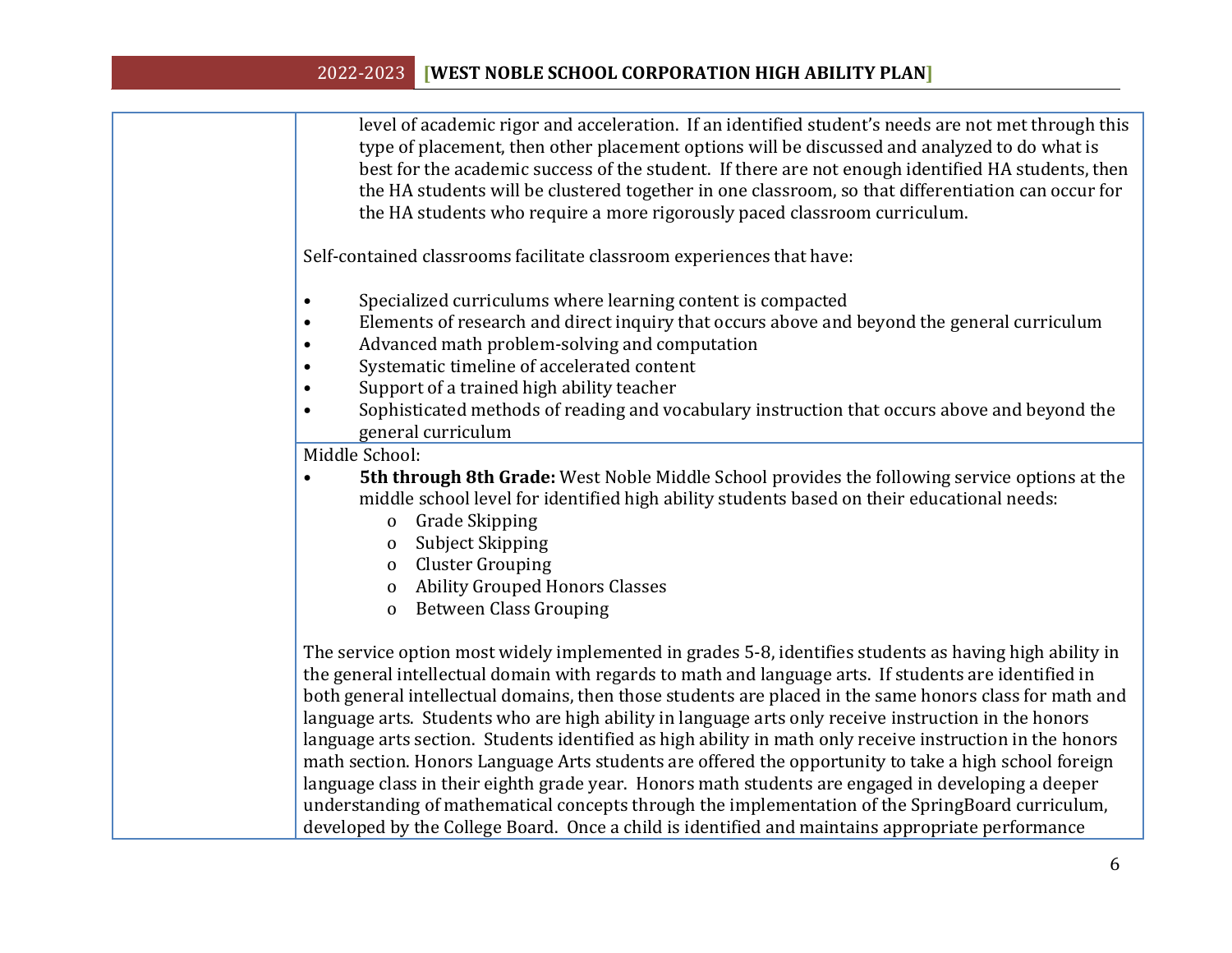|                                    | qualifications, the child will continue to receive services via the identified placement. Students are to<br>experience a high level of academic rigor and acceleration. If an identified student's needs are not met<br>through this type of placement, then other placement options will be discussed and analyzed to do what<br>is best for the academic success of the student.                                                                                                                                                                                                                                                                                                                                                                                                                                                                                                                                                                             |
|------------------------------------|-----------------------------------------------------------------------------------------------------------------------------------------------------------------------------------------------------------------------------------------------------------------------------------------------------------------------------------------------------------------------------------------------------------------------------------------------------------------------------------------------------------------------------------------------------------------------------------------------------------------------------------------------------------------------------------------------------------------------------------------------------------------------------------------------------------------------------------------------------------------------------------------------------------------------------------------------------------------|
|                                    | High School:<br>9th through 12th Grades: At West Noble High School, students who are identified as having<br>high ability are encouraged to take honors courses and/or Dual Credit courses when possible.<br>Honors courses offered by West Noble High School are English 9 and 10, Algebra, Geometry, and<br>Algebra II, and Biology and Chemistry. The curriculums for these courses are qualitatively<br>different than that of general education curriculum. The following Dual Credit classes are also<br>offered: Composition, Introduction to Literature, Speech, Practical Quantitative Reasoning,<br>College Algebra, Trigonometry with Analytic Geometry, Analytic Geometry and Calculus, World<br>Civilization I, World Civilization II, American History I, American History II, Introduction to<br>Government, Introduction to Chemistry, Introduction to Biology, Animal Science, Food Science,<br>Survey of Horticulture and Landscape Design I. |
| <b>Counseling/Guidance</b><br>Plan | WNSC recognizes the fact that high ability students have a variety of social and emotional learning needs<br>that must be met in order for them to maximize their potential. Research based principles were used in<br>order to develop a plan in meeting the social and emotional needs of students. The principles are as<br>follows:                                                                                                                                                                                                                                                                                                                                                                                                                                                                                                                                                                                                                         |
|                                    | 1. Develop differentiated guidance and counseling activities<br>2. Provide appropriate levels of academic challenge in the classroom<br>3. Provide flexible pacing options in the school curriculum                                                                                                                                                                                                                                                                                                                                                                                                                                                                                                                                                                                                                                                                                                                                                             |
|                                    | Using the principles described above the following affective goals have been established for high ability<br>students and services:                                                                                                                                                                                                                                                                                                                                                                                                                                                                                                                                                                                                                                                                                                                                                                                                                             |
|                                    | 1. Professional development will be provided to counselors, teachers, administrators, and parents<br>that focus on addressing the social and emotional needs of high ability students.<br>2. Differentiated guidance services will be provided to students by a counselor trained in meeting<br>the specific and social and emotional needs for HA students. A trained counselor will be provided                                                                                                                                                                                                                                                                                                                                                                                                                                                                                                                                                               |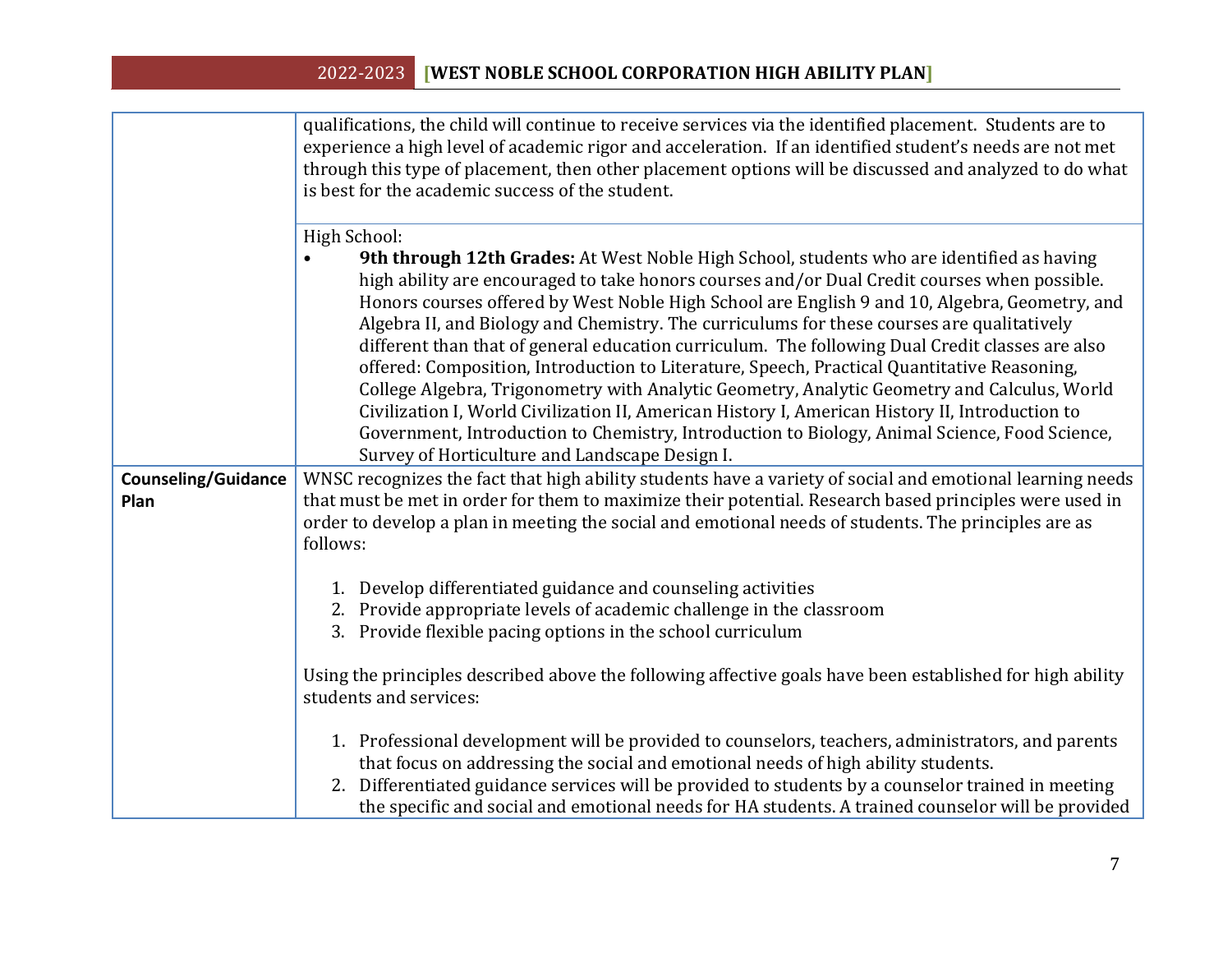in each school building. Differentiated guidance services may include addressing needs of culturally sensitive issues, addressing needs of at-risk students, student focus groups based on affective need, defining giftedness and how to address characteristics of giftedness, and postsecondary planning.

- 3. Guidance counselors and teachers worked collaboratively to develop a scope and sequence of affective curriculum during the 2012-2013 school year.
- 4. All HA students have daily access to others with similar ability (see service options in program description).

Counseling and Guidance Plan:

| Date                                          | Action                                                                                  | Person Responsible                                                     | Evidence                                                               |
|-----------------------------------------------|-----------------------------------------------------------------------------------------|------------------------------------------------------------------------|------------------------------------------------------------------------|
| Month 1                                       | Create a professional<br>development survey<br>for all stakeholders<br>and distribute   | Committee<br>consisting of HA<br>staff, administrators,<br>and parents | Copies of Survey                                                       |
| Month 1                                       | Meet with guidance<br>counselors to<br>identify services<br>provided for HA<br>students | HA Coordinator/HA<br>Liaison                                           | List of services by<br>school                                          |
| Month 2                                       | Create professional<br>development plan<br>based on survey<br>results                   | Committee<br>consisting of HA<br>staff, administrators,<br>and parents | Completed surveys<br>Written professional<br>development plan          |
| On-going (monthly<br>or every other<br>month) | Develop a scope and<br>sequence of affective<br>curriculum                              | HA coordinator,<br>guidance counselors,<br>and teachers                | Completed affective<br>curriculum with a K-<br>12 scope an<br>sequence |
| Spring                                        | Review and revise<br>Counseling and<br>Guidance Plan and<br>goals                       | <b>BBPC</b>                                                            | Data shared<br>Revisions made in<br>plan<br>Meeting minutes            |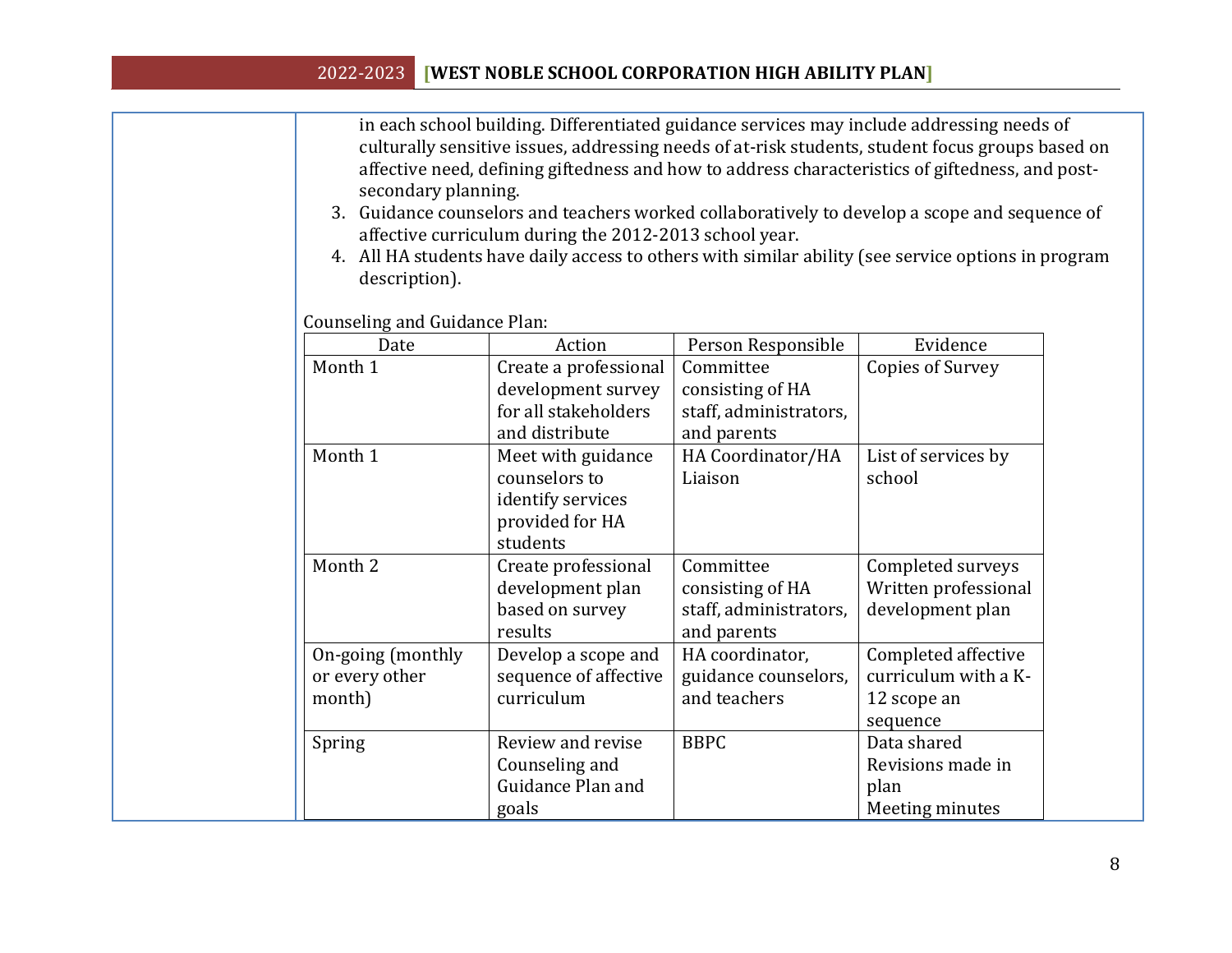| <b>Multifaceted ID Plan</b><br><b>Components (How</b><br>you are identifying<br>students)                                    | <b>Grade Levels</b>     | <b>Measures</b>                                                                                                                                                         | <b>Selection Procedures</b>                                                                                                                                                                                                                     |
|------------------------------------------------------------------------------------------------------------------------------|-------------------------|-------------------------------------------------------------------------------------------------------------------------------------------------------------------------|-------------------------------------------------------------------------------------------------------------------------------------------------------------------------------------------------------------------------------------------------|
| <b>Norm-Referenced</b><br><b>Aptitude Measure</b><br>(also referred to as<br>ability or intelligence<br>measure)             | Primary &<br>Elementary | -CogAT: Measures general and specific<br>reasoning abilities in three batteries:<br>verbal, quantitative, and non-verbal                                                | 90% or above in all batteries,<br>using local norms as a<br>baseline, and with<br>consideration of the standard<br>error of measurement                                                                                                         |
|                                                                                                                              | Middle                  | -CogAT: Measures general and specific<br>reasoning abilities in three batteries:<br>verbal, quantitative, and non-verbal                                                | 90% or above in all batteries,<br>using local norms as a<br>baseline, and with<br>consideration of the standard<br>error of measurement                                                                                                         |
|                                                                                                                              | <b>High School</b>      | 1. CogAT: Measures general and<br>specific reasoning abilities in three<br>batteries: verbal, quantitative, and<br>non-verbal<br>2. PSAT Scores                         | 1.90% or above in all<br>batteries, using local norms as<br>a baseline, and with<br>consideration of the standard<br>error of measurement<br>2. Use AP Potential tool to<br>generate list of students likely<br>to score a 3,4, or 5 on AP exam |
| Norm-Referenced<br><b>Achievement</b><br><b>Measure (or other</b><br>evidence of ability to<br>perform above grade<br>level) | Primary &<br>Elementary | 1. NWEA<br>2. Classroom performance<br>-Reading level based on Fountas<br>and Pinnell Benchmarking or<br>Lexiles<br>-Math level<br>3. ILEARN Test Performance (3rd-4th) | 1. Local Norms<br>2. On or above level D (K), K<br>$(1st), 0$ $(2nd), R$ $(3rd), T$ $(4th)$<br>3. Above Proficiency                                                                                                                             |
|                                                                                                                              | Middle                  | 1. NWEA<br>2. Classroom performance                                                                                                                                     | 1. Local Norms<br>2. On or above level U                                                                                                                                                                                                        |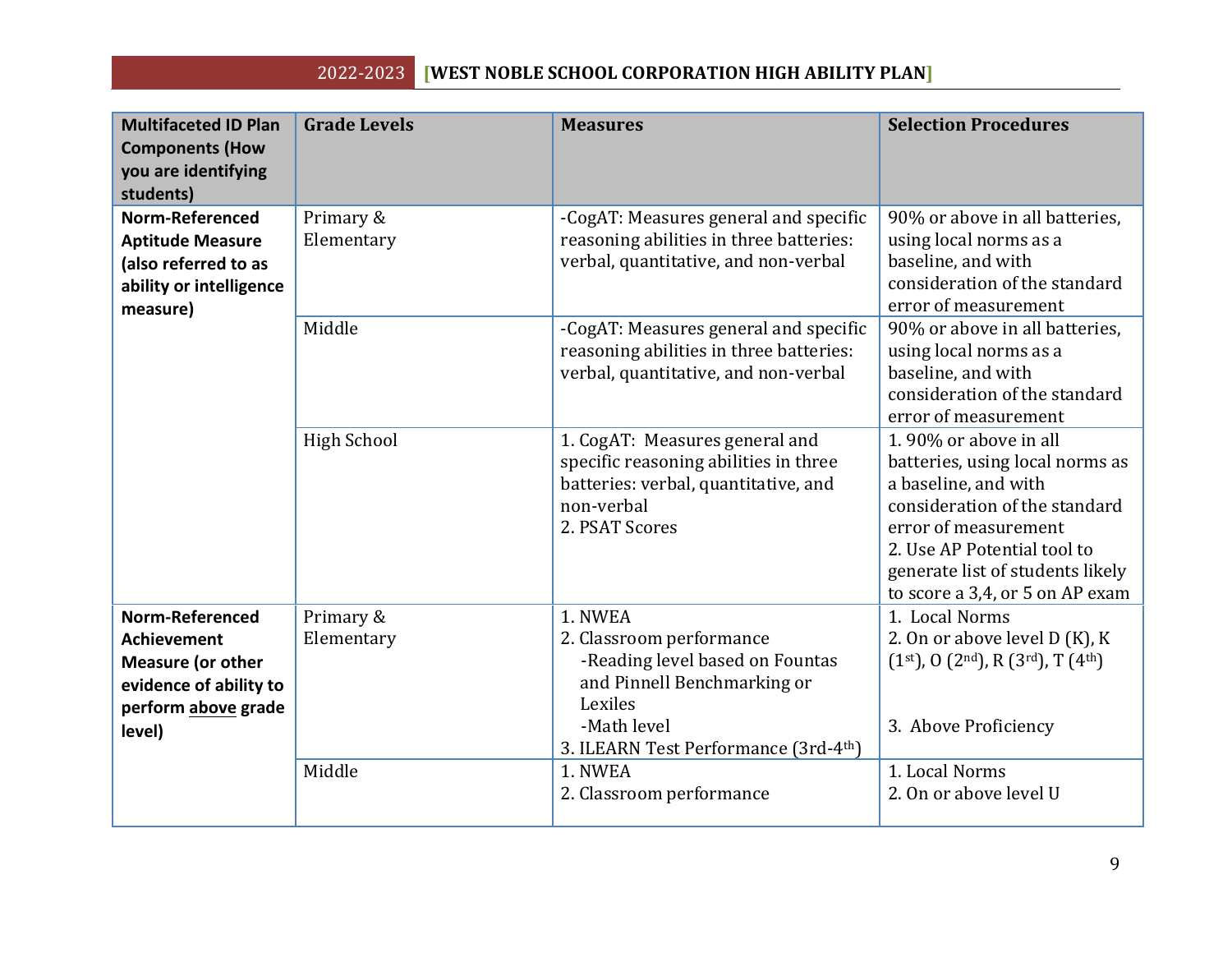|                                  |                         | -Reading level based on Fountas<br>and Pinnell Benchmarking or<br>Lexiles<br>-Math level<br>3. ILEARN Test Performance                                      | 3. Above Proficiency                                                                                                                                                                                                      |
|----------------------------------|-------------------------|-------------------------------------------------------------------------------------------------------------------------------------------------------------|---------------------------------------------------------------------------------------------------------------------------------------------------------------------------------------------------------------------------|
|                                  | High School             | 1. ECA Test Performance<br>2. Classroom performance<br>- Reading level based on Fountas<br>and Pinnell Benchmarking or<br>Lexiles<br>-Math level<br>3. NWEA | 1. Pass $+$<br>2. On or above level Z<br>3. Local Norms                                                                                                                                                                   |
| Qualitative<br><b>Indicators</b> | Primary &<br>Elementary | 1. Teacher/Parent/Student<br>Recommendation<br>2. Scales for Identifying Gifted<br>Students (SIGS)                                                          | -Supporting evidence for other<br>measures<br>-SIGS has published reliability<br>and validity information, helps<br>identify talents specifically in<br>language arts and math, and<br>has a parent and teacher<br>format |
|                                  | Middle                  | 1. Teacher/Parent/Student<br>Recommendation<br>2. Scales for Identifying Gifted<br>Students (SIGS)                                                          | -Supporting evidence for other<br>measures<br>-SIGS has published reliability<br>and validity information, helps<br>identify talents specifically in<br>language arts and math, and<br>has a parent and teacher<br>format |
|                                  | High School             | 1. Teacher/Parent/Student<br>Recommendation<br>2. Scales for Identifying Gifted<br>Students (SIGS)                                                          | -Supporting evidence for other<br>measures<br>-SIGS has published reliability<br>and validity information, helps                                                                                                          |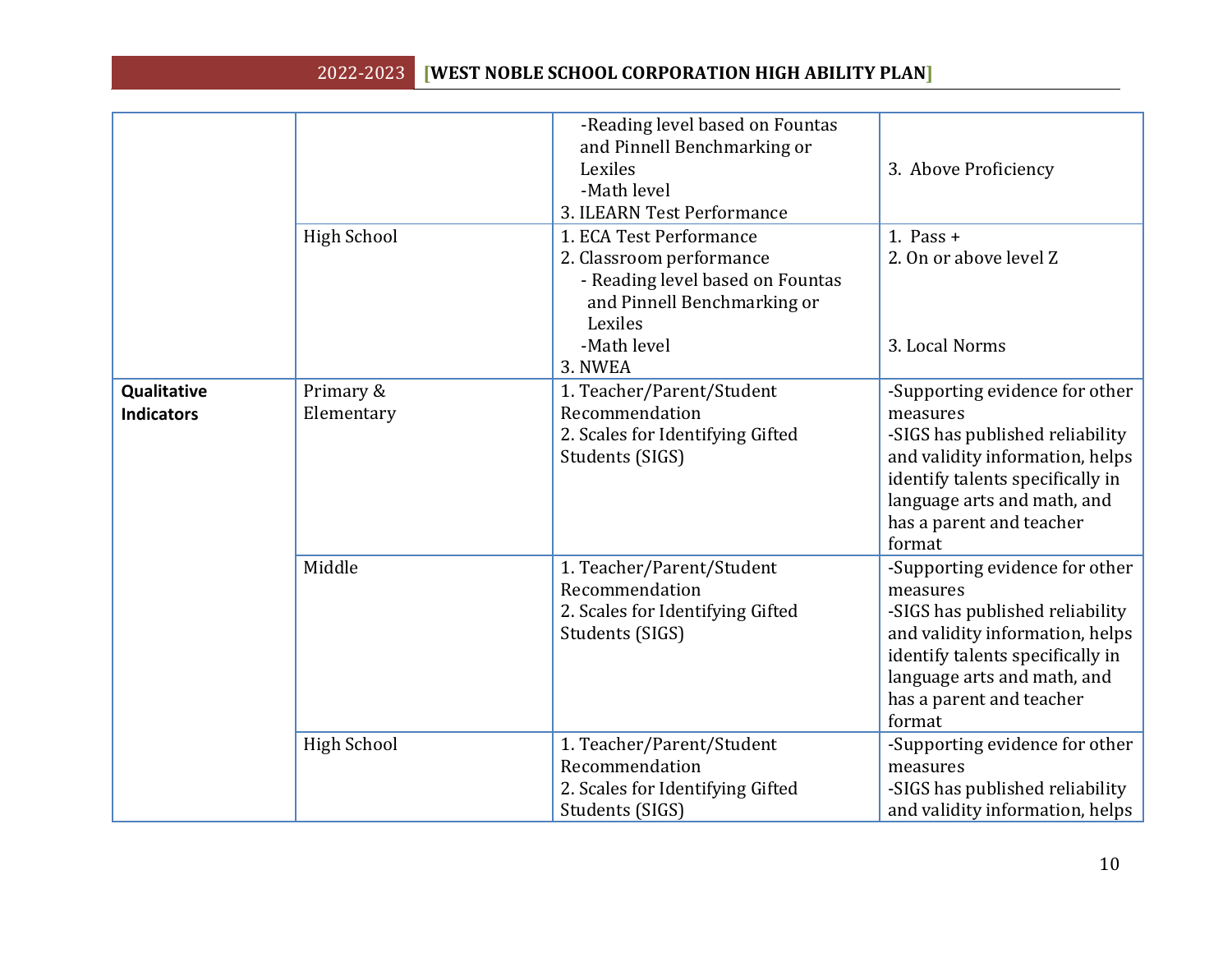|                      |                                                                                                                                                                                                  |                                                                                                              | identify talents specifically in |  |  |
|----------------------|--------------------------------------------------------------------------------------------------------------------------------------------------------------------------------------------------|--------------------------------------------------------------------------------------------------------------|----------------------------------|--|--|
|                      |                                                                                                                                                                                                  |                                                                                                              | language arts and math, and      |  |  |
|                      |                                                                                                                                                                                                  |                                                                                                              | has a parent and teacher         |  |  |
|                      |                                                                                                                                                                                                  |                                                                                                              | format                           |  |  |
| Identification       | <b>IDENTIFICATION PROCESS:</b>                                                                                                                                                                   |                                                                                                              |                                  |  |  |
| procedure, including |                                                                                                                                                                                                  |                                                                                                              |                                  |  |  |
| Screening,           |                                                                                                                                                                                                  | WNSC is committed to providing high ability students with the experiences that help develop talents          |                                  |  |  |
| Nomination, and      |                                                                                                                                                                                                  | and abilities of identified learners. In order to ensure that the educational needs of high ability learners |                                  |  |  |
| Eligibility          |                                                                                                                                                                                                  | is met, systematic and defensible procedures to identify high ability students has been constructed. The     |                                  |  |  |
|                      |                                                                                                                                                                                                  | following identification process will take place in order identify high ability students at WNSC:            |                                  |  |  |
|                      |                                                                                                                                                                                                  |                                                                                                              |                                  |  |  |
|                      |                                                                                                                                                                                                  | 1. WNSC believes that high ability students need to be identified at a young age. Students in                |                                  |  |  |
|                      | Kindergarten, $2nd$ & $5th$ grade, are all screened using the outlined instruments listed above.                                                                                                 |                                                                                                              |                                  |  |  |
|                      | Students are compared using the criteria based on local norms. In addition to norm-references                                                                                                    |                                                                                                              |                                  |  |  |
|                      | achievement and ability tests, teachers complete a rating scale. Ratings on the scale become part                                                                                                |                                                                                                              |                                  |  |  |
|                      | of the data that will be reviewed. Observational and test scores are compiled in order for a                                                                                                     |                                                                                                              |                                  |  |  |
|                      | selection committee to meet and to determine final eligibility and service option.                                                                                                               |                                                                                                              |                                  |  |  |
|                      | 2. The selection committee consists of the principal, high ability coordinator or teacher, and the                                                                                               |                                                                                                              |                                  |  |  |
|                      | school counselor. This process is done under total anonymity to ensure fair and equitable<br>practices when comparing students.                                                                  |                                                                                                              |                                  |  |  |
|                      |                                                                                                                                                                                                  |                                                                                                              |                                  |  |  |
|                      | 3. Students who are not determined eligible for the program can be reconsidered for acceptance<br>during the following school year. Parents of students who are not determined eligible can also |                                                                                                              |                                  |  |  |
|                      | file an appeal for further eligibility clarification (see section Appeal Process of this guide).                                                                                                 |                                                                                                              |                                  |  |  |
|                      |                                                                                                                                                                                                  | 4. Not all students will be screened in grades 1, 3, 4 and 6-12, unless recommended by the teacher,          |                                  |  |  |
|                      |                                                                                                                                                                                                  | parent, or student. Each spring, the high ability coordinator will ask for recommendations. From             |                                  |  |  |
|                      |                                                                                                                                                                                                  | those recommendations, all students will be screened and follow the same identification                      |                                  |  |  |
|                      |                                                                                                                                                                                                  | procedures using the instruments listed below. If a new enrolling student has been identified as             |                                  |  |  |
|                      |                                                                                                                                                                                                  | high ability in a previous school district, then that student will also follow the same identification       |                                  |  |  |
|                      |                                                                                                                                                                                                  | procedures. Identification procedures can occur at any time during the school year if needed.                |                                  |  |  |
|                      |                                                                                                                                                                                                  | Typically, identification procedures will occur during the spring.                                           |                                  |  |  |
|                      |                                                                                                                                                                                                  | 5. Students that are recommended for screening, may be administered further screening to match               |                                  |  |  |
|                      |                                                                                                                                                                                                  | the most appropriate service option based on student academic talents and abilities in Reading,              |                                  |  |  |
|                      |                                                                                                                                                                                                  | Language Arts, and Math. The selection committee will determine the best service option                      |                                  |  |  |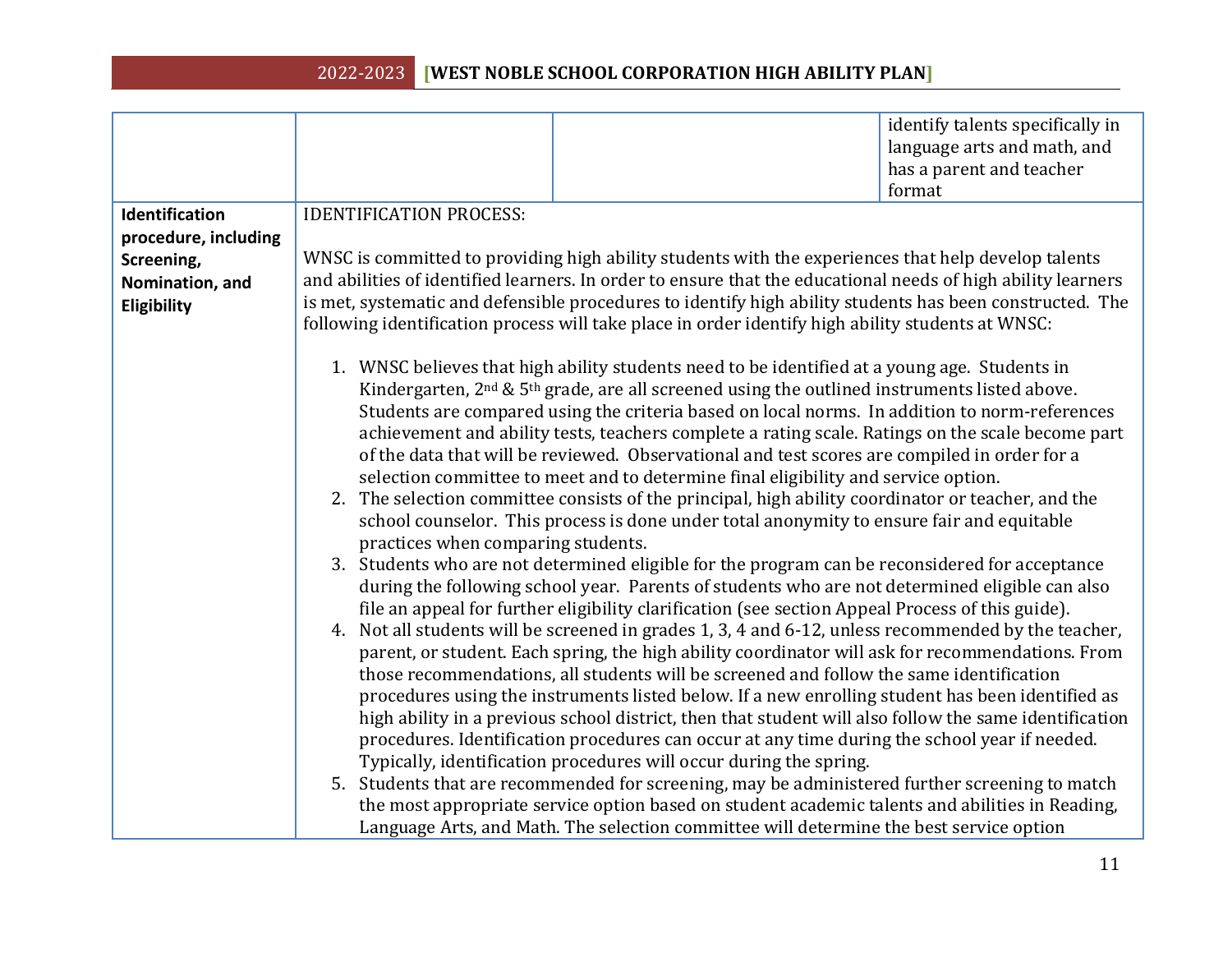available based on student results. The students that were formerly identified as high ability will continue to be considered high ability; however, services may look different for each student due to academic needs.

| <b>West Noble Primary</b> | <b>West Noble Elementary</b> | <b>West Noble Middle</b>  | <b>West Noble High</b>   |  |
|---------------------------|------------------------------|---------------------------|--------------------------|--|
| School (K-1)              | <b>School</b> (2-4)          | <b>School</b> (5-8)       | <b>School</b>            |  |
|                           |                              |                           | $(9-12)$                 |  |
| -Teacher                  | -Teacher                     | -Teacher                  | -Teacher                 |  |
| Recommendation            | Recommendation               | Recommendation            | Recommendation           |  |
| -Performance on the       | -Performance on the          | -Performance on the       | -Performance on the      |  |
| CogAT (Verbal/Non-        | CogAT                        | CogAT                     | CogAT                    |  |
| Verbal)                   | (Verbal/Non-Verbal)          | (Verbal/Non-Verbal)       | (Verbal/Non-Verbal)      |  |
| -Classroom                | -Classroom Performance       | -Classroom                | -Classroom               |  |
| Performance (reading      | (reading level and math      | Performance               | Performance (reading     |  |
| level and math level)     | level)                       | (reading level and        | level and math level)    |  |
| -NWEA                     | -NWEA                        | math level)               | -ISTEP/ECA Test          |  |
| -Parent/Student           | -ILEARN Test                 | -ILEARN Test              | Performance              |  |
| Referral                  | Performance (3-4)            | Performance               | -NWEA                    |  |
| - Scales for Identifying  | -Parent/Student Referral     | -NWEA                     | -Parent/Student          |  |
| Gifted Students (SIGS)    | - Scales for Identifying     | -Parent/Student           | Referral                 |  |
|                           | Gifted Students (SIGS)       | Referral                  | - Scales for Identifying |  |
|                           | -Previous placement in       | - Scales for              | Gifted Students (SIGS)   |  |
|                           | high ability program         | <b>Identifying Gifted</b> | -PSAT Scores/AP          |  |
|                           |                              | Students (SIGS)           | <b>Potential Tool</b>    |  |
|                           |                              | -Previous placement       | -Previous placement      |  |
|                           |                              | in high ability           | in high ability          |  |
|                           |                              | program                   | program                  |  |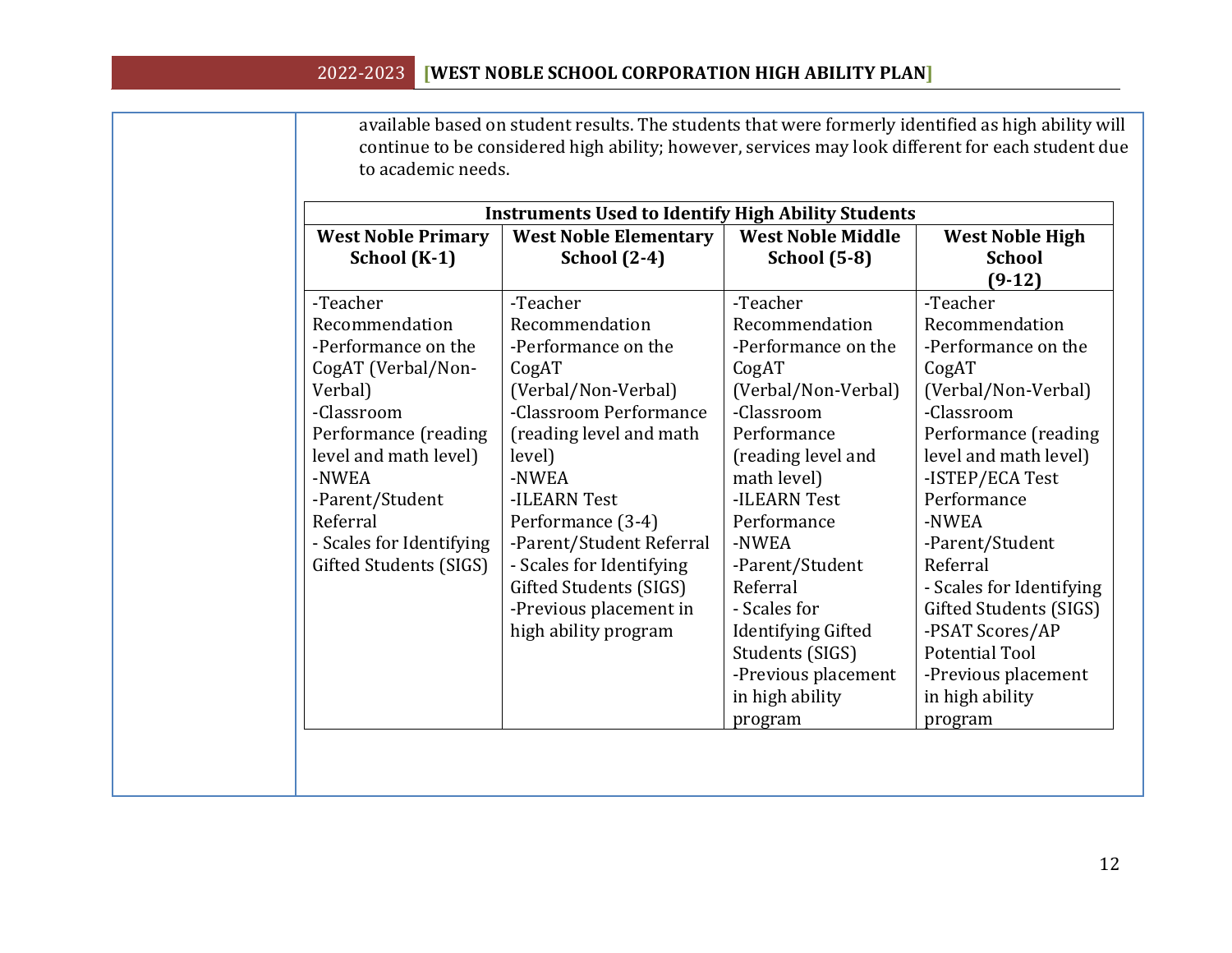|                          | The following service options will be available for identified high ability students based on the above<br>criteria and student need:                                                         |                                                                                                                                                                                                                                                                                                                                                                                                                                                                                                                                                                                                                                                                                                                               |                                                                                                                                                         |                                                                                                                                                                                                           |
|--------------------------|-----------------------------------------------------------------------------------------------------------------------------------------------------------------------------------------------|-------------------------------------------------------------------------------------------------------------------------------------------------------------------------------------------------------------------------------------------------------------------------------------------------------------------------------------------------------------------------------------------------------------------------------------------------------------------------------------------------------------------------------------------------------------------------------------------------------------------------------------------------------------------------------------------------------------------------------|---------------------------------------------------------------------------------------------------------------------------------------------------------|-----------------------------------------------------------------------------------------------------------------------------------------------------------------------------------------------------------|
|                          | <b>West Noble Primary</b><br>School (K-1)                                                                                                                                                     | <b>West Noble Elementary</b><br><b>School</b> (2-4)                                                                                                                                                                                                                                                                                                                                                                                                                                                                                                                                                                                                                                                                           | <b>West Noble Middle</b><br><b>School</b> (5-8)                                                                                                         | <b>West Noble High</b><br><b>School</b><br>$(9-12)$                                                                                                                                                       |
|                          | -Early Entrance to<br>Kindergarten<br>-Grade skipping<br>-Subject Skipping<br>-Cluster Grouping<br>-Ability Grouped<br>Classes<br>-Self-Contained<br>Classrooms<br>-Between Class<br>Grouping | -Grade skipping<br>-Subject Skipping<br>-Cluster Grouping<br>-Ability Grouped Classes<br>-Self-Contained<br>Classrooms<br>-Between Class Grouping                                                                                                                                                                                                                                                                                                                                                                                                                                                                                                                                                                             | -Grade skipping<br>-Subject Skipping<br>-Cluster Grouping<br>-Ability Grouped<br>Classes<br>-Self-Contained<br>Classrooms<br>-Between Class<br>Grouping | -Grade skipping<br>-Subject Skipping<br>-Cluster Grouping<br>-Ability Grouped<br>Classes<br>-Self-Contained<br>Classrooms<br>-Between Class<br>Grouping<br>-College Credit<br>Courses (AP/Dual<br>Credit) |
| <b>Appeals Procedure</b> | <b>APPEAL PROCESS:</b><br>may be initiated:<br>1.<br>the high ability cluster classroom.<br>2.<br>3.                                                                                          | West Noble School Corporation is committed to the fair and equitable treatment of all students within<br>the school corporation. If the student is not identified as meeting the criteria for the high ability<br>program, and the parents/guardians feel the determination is not accurate, the following appeal process<br>Submit, in writing, a letter stating that you want your child to be reconsidered for placement in<br>Mail or bring the signed letter to your child's principal or high ability coordinator.<br>The principal/coordinator will meet with the parents to review the student's test scores to<br>determine if a mistake has been made. If there was a mistake, the student will be entered into the |                                                                                                                                                         |                                                                                                                                                                                                           |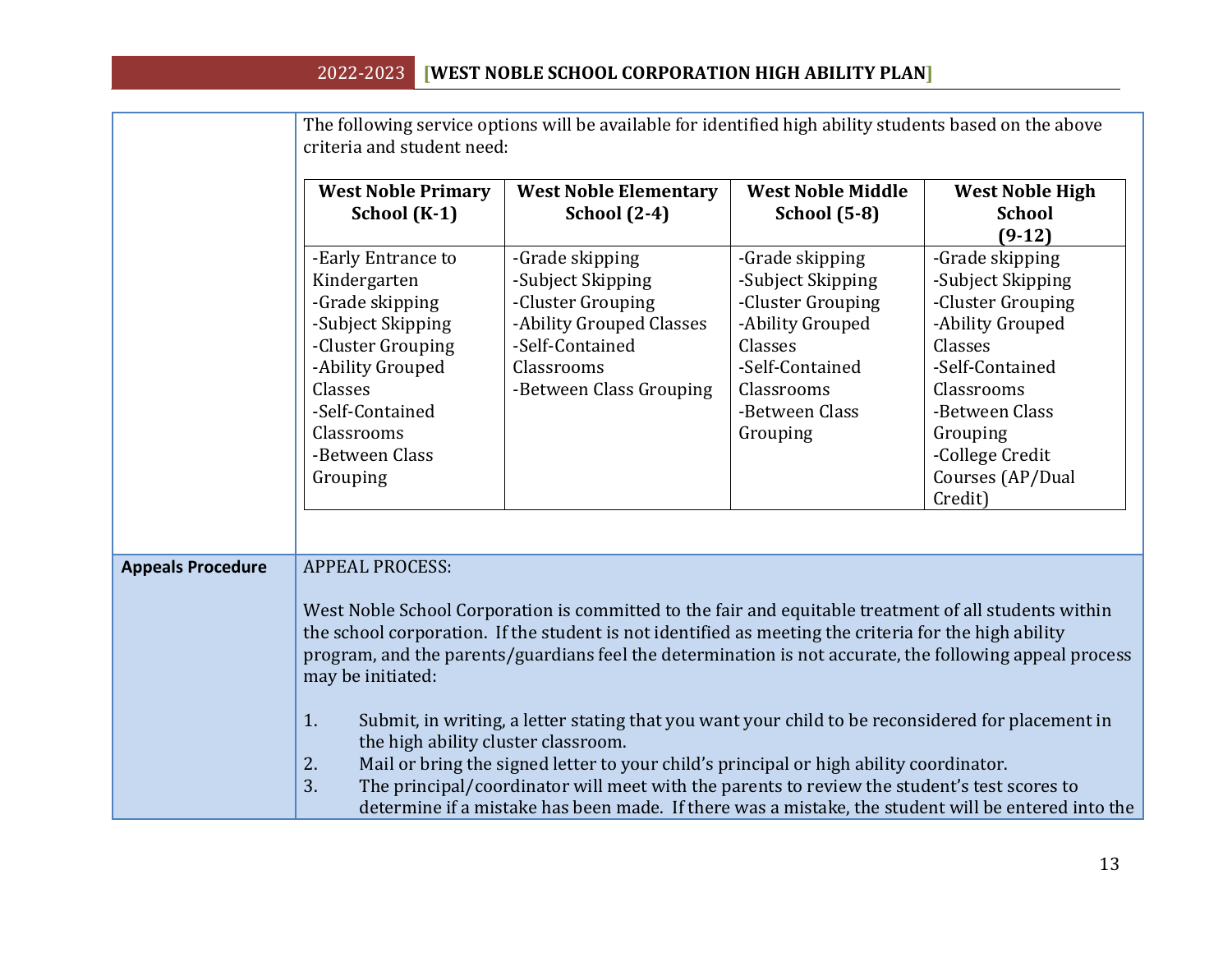|                       | program immediately. If no mistake was made, the coordinator will monitor the student's test            |
|-----------------------|---------------------------------------------------------------------------------------------------------|
|                       | scores and classroom progress to watch for future placement. Additional testing at the expense of       |
|                       | the school district may be offered.                                                                     |
|                       | If the parents/guardians are not satisfied with the answer received from the principal/high<br>4.       |
|                       | ability coordinator, they may appeal the decision to the High Ability Identification Committee.         |
|                       | This appeal must be in writing and submitted to the principal/high ability coordinator.                 |
|                       | 5.<br>A scheduled conference will be held, where test results will be reanalyzed and discussed. The     |
|                       | High Ability Identification Committee, school principal, high ability teacher, and high ability         |
|                       | coordinator will be in attendance. During this conference, the parent/guardian will be able to          |
|                       | discuss openly their child's characteristics and qualities that the parents feel would make their       |
|                       | child successful in the high ability cluster classroom and warrant acceptance into the high ability     |
|                       | program. The committee will ask questions and a collaborative discussion will occur so that a           |
|                       | placement decision can be reached.                                                                      |
|                       | After the conference, the committee will meet privately to discuss the new considerations. A<br>6.      |
|                       | decision will be made on the day of the conference and the parent/guardian filing the original          |
|                       | appeal will be notified by the following day.                                                           |
|                       | The decision of the committee will be the final decision regarding placement of the child in the<br>7.  |
|                       | high ability program. The final decision will remain in force for the current school year.              |
| <b>Exit Procedure</b> | PROGRAM PARTICIPATION GUIDELINES:                                                                       |
|                       |                                                                                                         |
|                       | In order for a student to continue in the high ability program the following guidelines must be adhered |
|                       | to:                                                                                                     |
|                       |                                                                                                         |
|                       | Continued positive progress on local assessment scores (iREADY, NWEA, common assessments)<br>1.         |
|                       | 2.<br>ILEARN At or Above Proficiency in Language Arts, Reading, and Math                                |
|                       | 3.<br><b>Teacher Promotion/Observation</b>                                                              |
|                       | Demonstrate mastery of grade level material<br>4.                                                       |
|                       | 5.<br>General overall consensus of Selection Committee and/or High Ability Coordinator                  |
|                       |                                                                                                         |
|                       | At any point where a student is not meeting the components of High Ability identification, a discussion |
|                       | will occur between teachers, parents, and school administration regarding the child's progress in the   |
|                       | program. A determination of continuation will not be based on just one of the above guidelines, but a   |
|                       | compilation of all the above guidelines.                                                                |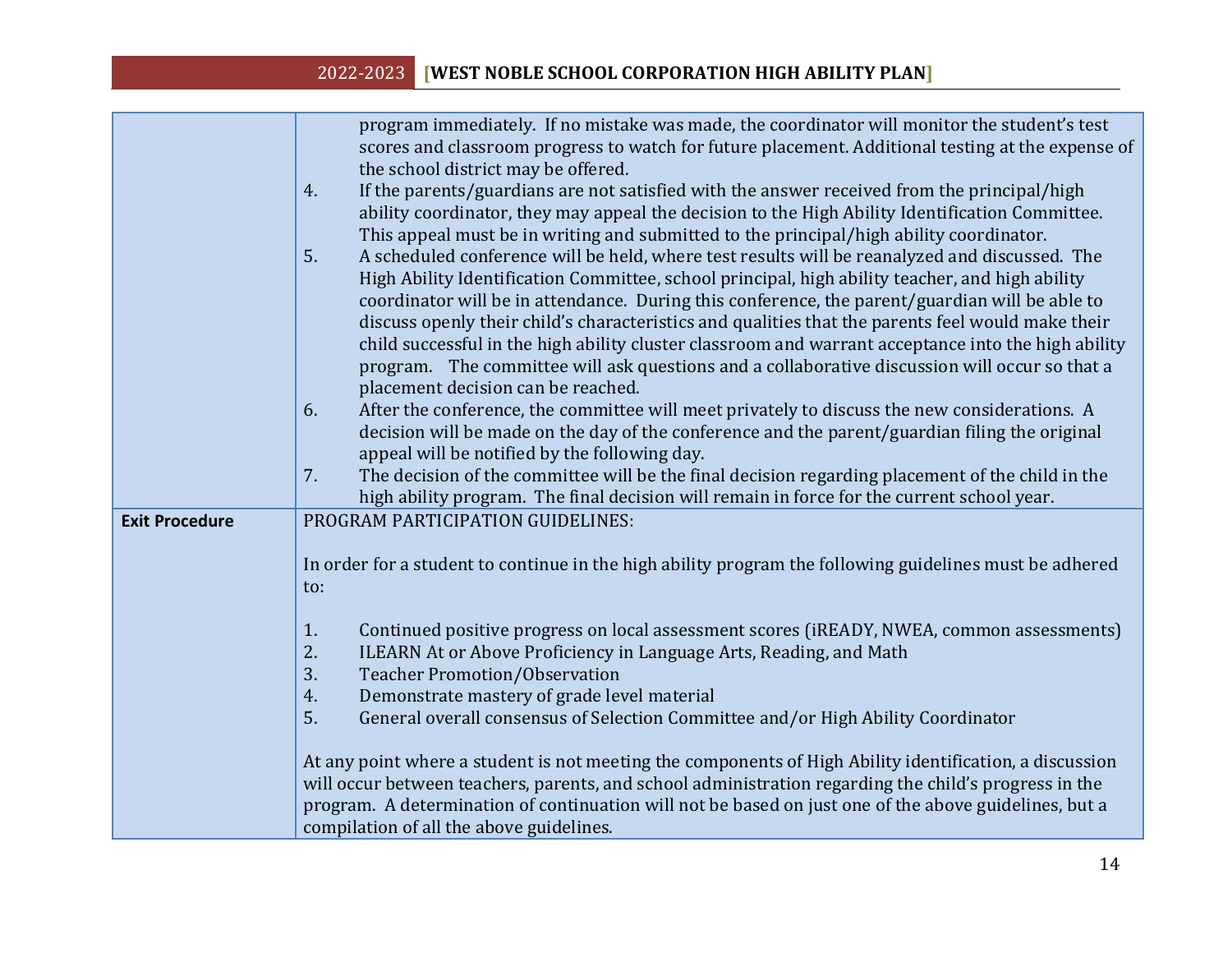Other signs that a student may benefit from a change in placement include:

- 1. The student voices dissatisfaction and/or frustration with the program.
- 2. The student cannot keep up with the pace of the program. The material or pace is simply inappropriate for his/her abilities.
- 3. The student is not demonstrating mastery of basic grade level content and/or skills either through classroom evaluation, local assessment scores, or ILEARN scores.

#### EXIT PROCEDURES:

When exit procedures are followed for an identified high ability student, it is not a reflection of the program guidelines or a student's ability, but rather a reminder that there are not always "perfect fits" in the educational world. Our goal at West Noble is to find the best fit between a student's needs and his/her school placement.

Student removal procedures may be initiated by the classroom teacher, the high ability coordinator, the principal, or the parent (s). Students are considered for removal if they are not succeeding in the services available based on program participation guidelines or for any parent reason. The following guidelines will be followed if a child's identified service in the high ability program is in question.

#### PROCEDURAL GUIDELINES:

The following procedures will be used as guidelines when the service of an identified high ability student is in question:

- 1. The high ability teacher will notify the high ability liaison of concerns. The high ability liaison will provide the teacher with additional guidance in procedures that need to be followed.
- 2. The high ability teachers will meet together to assess the student's situation. The teachers will meet to brainstorm possible interventions to academic or behavior difficulties. A "WNSC High Ability Action Plan" will be completed during the meeting. If after four to nine weeks, improvement in the struggling area is not occurring then an evaluation conference will be held. If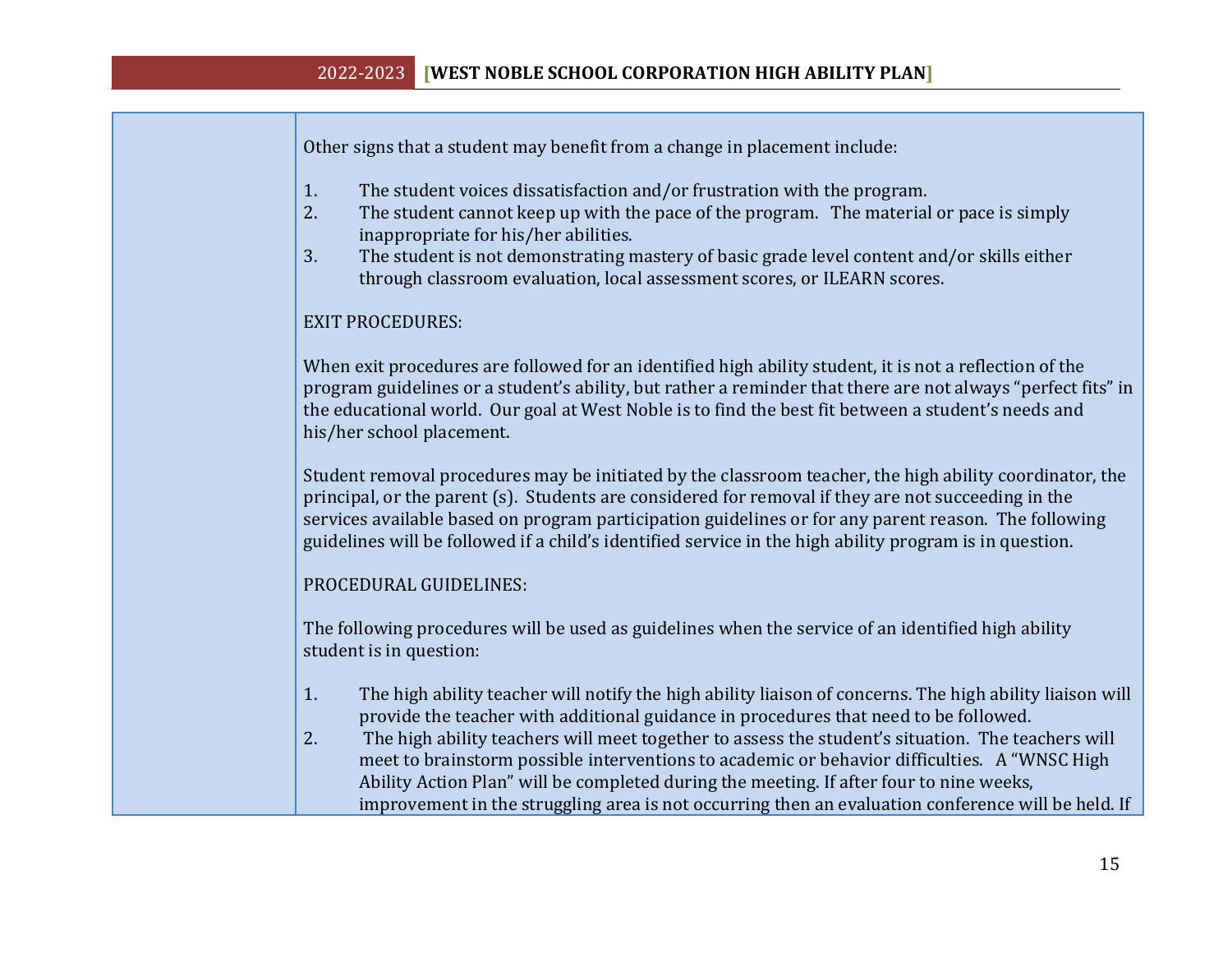| the interventions have been effective, then it is noted on the "WNSC High Ability Action Plan", and<br>submitted to the high ability liaison. An evaluation conference does not need to be held.<br>3.<br>The evaluation conference will be held to determine whether or not the student should exit high<br>ability services. The conference should include the teacher, high ability liaison, counselor,<br>administrator, and parent.<br>If an exit is deemed appropriate, the parent signs permission to "de-flag" student for high ability<br>4.<br>placement and services.                                                                                                                                                                                                                                                                                                                                                                                                                                                                                                                                                                                                                                                                                                                                       |
|------------------------------------------------------------------------------------------------------------------------------------------------------------------------------------------------------------------------------------------------------------------------------------------------------------------------------------------------------------------------------------------------------------------------------------------------------------------------------------------------------------------------------------------------------------------------------------------------------------------------------------------------------------------------------------------------------------------------------------------------------------------------------------------------------------------------------------------------------------------------------------------------------------------------------------------------------------------------------------------------------------------------------------------------------------------------------------------------------------------------------------------------------------------------------------------------------------------------------------------------------------------------------------------------------------------------|
| 5.<br>Parent permission for exit and documentation of "WNSC High Ability Action Plan" are sent to the<br>high ability coordinator.                                                                                                                                                                                                                                                                                                                                                                                                                                                                                                                                                                                                                                                                                                                                                                                                                                                                                                                                                                                                                                                                                                                                                                                     |
| The corporation office will remove high ability flag for student in database.<br>6.                                                                                                                                                                                                                                                                                                                                                                                                                                                                                                                                                                                                                                                                                                                                                                                                                                                                                                                                                                                                                                                                                                                                                                                                                                    |
| In the event the child has been exited from the program and a parent or student requests<br>placement back into the program, the following policy will be used to determine acceptance back<br>into the program:<br>a. The student must submit the following items:<br>i. A letter written by the student explaining why he/she would like to be placed back<br>into the program and how he/she overcame the problem that caused the student to be<br>exited in the first place.<br>ii. Two letters of recommendation, one from the student's parents and one from the<br>student's teacher, stating why the student should be placed back into the program.<br>b. The High Ability Identification Committee will meet and will reevaluate the student, based<br>upon the letters submitted and the student's most current performance levels (based on<br>identification criteria) and render a decision.<br>c. The parent and the student will receive a letter informing them of the committee's<br>decision pending the commitment of the following plan:<br>A plan that addresses the previous concerns that caused the student to be exited<br>from the program will be developed and followed by the student, teacher, and parents<br>ii. The plan must be approved by the HA Coordinator or building principal |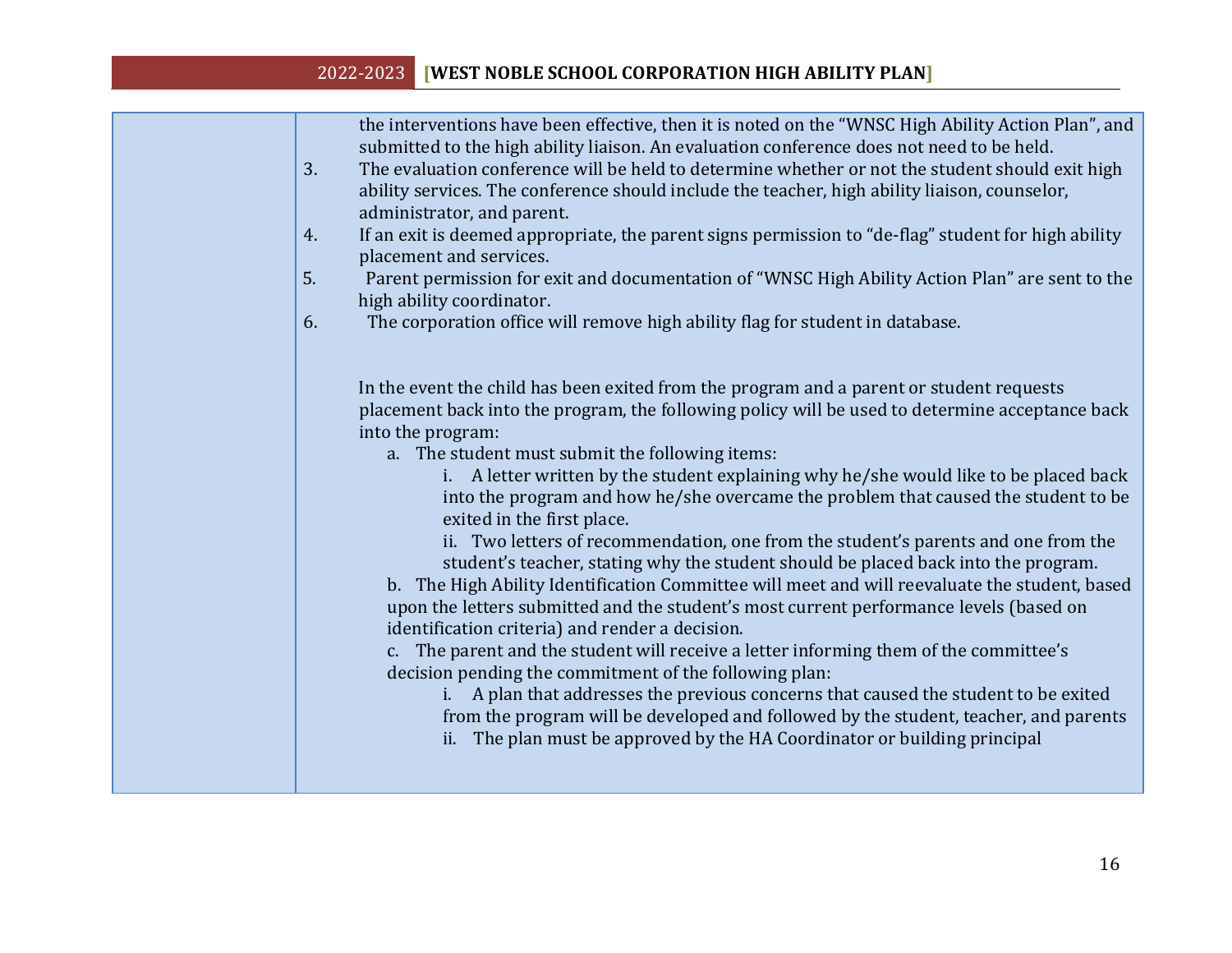| <b>Quality of Key</b><br><b>Personnel</b> | <b>Title</b>                                    | <b>Responsibilities</b>                                                                                                                                                                                                                                                                                                                                                                                                                                                                                                                                                                                                                                                                                                                      | <b>Qualifications</b>                                                                                                                                 | <b>Professional Development</b><br><b>Needs</b>                                                                                                                                                                                                                                                                                                                                                         |
|-------------------------------------------|-------------------------------------------------|----------------------------------------------------------------------------------------------------------------------------------------------------------------------------------------------------------------------------------------------------------------------------------------------------------------------------------------------------------------------------------------------------------------------------------------------------------------------------------------------------------------------------------------------------------------------------------------------------------------------------------------------------------------------------------------------------------------------------------------------|-------------------------------------------------------------------------------------------------------------------------------------------------------|---------------------------------------------------------------------------------------------------------------------------------------------------------------------------------------------------------------------------------------------------------------------------------------------------------------------------------------------------------------------------------------------------------|
|                                           | <b>High Ability</b><br>Coordinator<br>Principal | -Plans and implements district<br>wide programs K-12<br>-Works with building<br>administration to ensure<br>effective implementation of<br>plan<br>-Develops and maintains<br>financial pieces for personnel,<br>materials, and professional<br>development of high ability<br>program K-12<br>-Facilitates identification and<br>placement of selected students<br>-Oversees the development<br>and implementation of<br>educational programs<br>-Leads BBPC meeting and<br>provides learning<br>opportunities for parents of ha<br>students<br>-Facilitates cognitive and<br>affective curriculum<br>development (K-12)<br>-Oversees implementation of<br>data management systems and<br>accountability requirements<br>-Ensures effective | -Licensed High<br>Ability<br>Coordinator<br>-Experience<br>teaching high<br>ability students<br>-Curriculum<br>development<br>experience<br>-Licensed | -Stay abreast current research to<br>ensure best practice of program<br>design and development,<br>identification procedures,<br>service options, meeting the<br>cognitive and affective needs of<br>students, and implementation of<br>plan<br>-Ensure that staff members<br>receive appropriate professional<br>development based on need, HA<br>plan, and the HA vision<br>-Knowledgeable about best |
|                                           |                                                 | implementation of the plan<br>-Helps lead the building level's<br><b>Student Selection Committee</b>                                                                                                                                                                                                                                                                                                                                                                                                                                                                                                                                                                                                                                         | Administrator<br>-Highly Qualified<br>Teacher                                                                                                         | practices in teaching HA students<br>and addressing their cognitive<br>and affective needs                                                                                                                                                                                                                                                                                                              |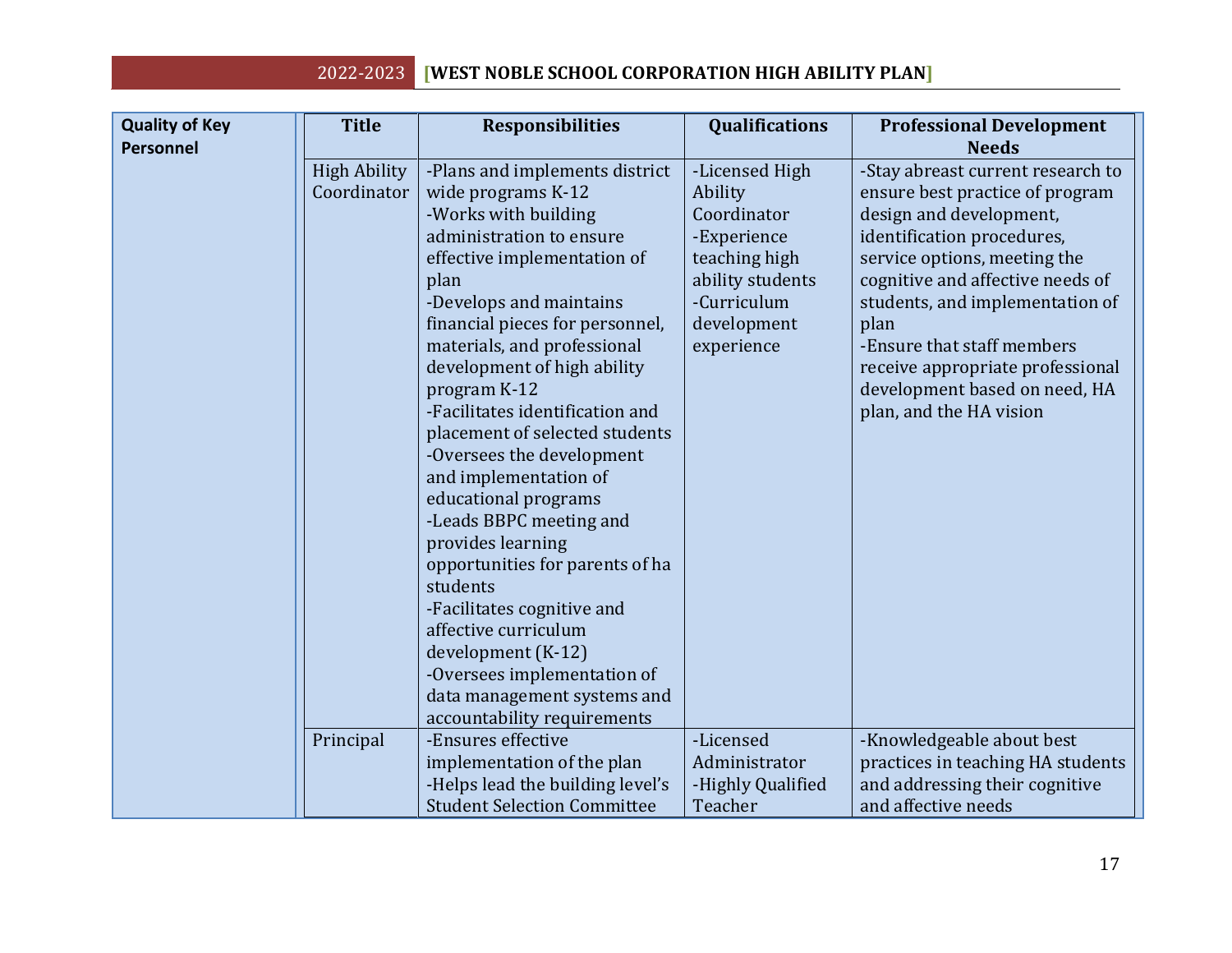| <b>High Ability</b><br><b>Teachers</b> | based on the criteria outlined<br>in the plan<br>-Selects key personnel to work<br>with HA students at the<br>building level<br>-Develops a plan with high<br>ability teachers to become<br>licensed<br>-Implement HA plan based on<br>assignment<br>-Plan and implement<br>curricular designs<br>-Collaborate with HA<br>coordinator and HA teachers<br>-Monitors student progress<br>and communicates progress to<br>HA parent<br>-Active participant in cognitive<br>and affective curriculum<br>development<br>-May assist with HA<br>management (nominating<br>students, student selection<br>committee, identification<br>procedures)<br>-Engage in on-going<br>professional development | -Licensed High<br><b>Ability Teacher or</b><br>has a written plan<br>to become<br>licensed | -Identification of HA students<br>- Understand how students are<br>identified<br>-Knowledgeable about the<br>cognitive and affective<br>characteristics and how to<br>address the unique needs of HA<br>learners<br>-Understand best practices in<br>teaching HA learners<br>(compacting curriculum,<br>differentiation, using a variety of<br>instructional strategies,<br>modifying<br>assignments/tasks/assessments) |
|----------------------------------------|------------------------------------------------------------------------------------------------------------------------------------------------------------------------------------------------------------------------------------------------------------------------------------------------------------------------------------------------------------------------------------------------------------------------------------------------------------------------------------------------------------------------------------------------------------------------------------------------------------------------------------------------------------------------------------------------|--------------------------------------------------------------------------------------------|-------------------------------------------------------------------------------------------------------------------------------------------------------------------------------------------------------------------------------------------------------------------------------------------------------------------------------------------------------------------------------------------------------------------------|
| Guidance<br>Counselor                  | - Collaborate with HA<br>Coordinator to identify<br>services provided for ha<br>students                                                                                                                                                                                                                                                                                                                                                                                                                                                                                                                                                                                                       | <b>Highly Qualified</b><br>and Licensed<br>Guidance<br>Counselor                           | - Understand how students are<br>identified<br>-Knowledgeable about the<br>cognitive and affective                                                                                                                                                                                                                                                                                                                      |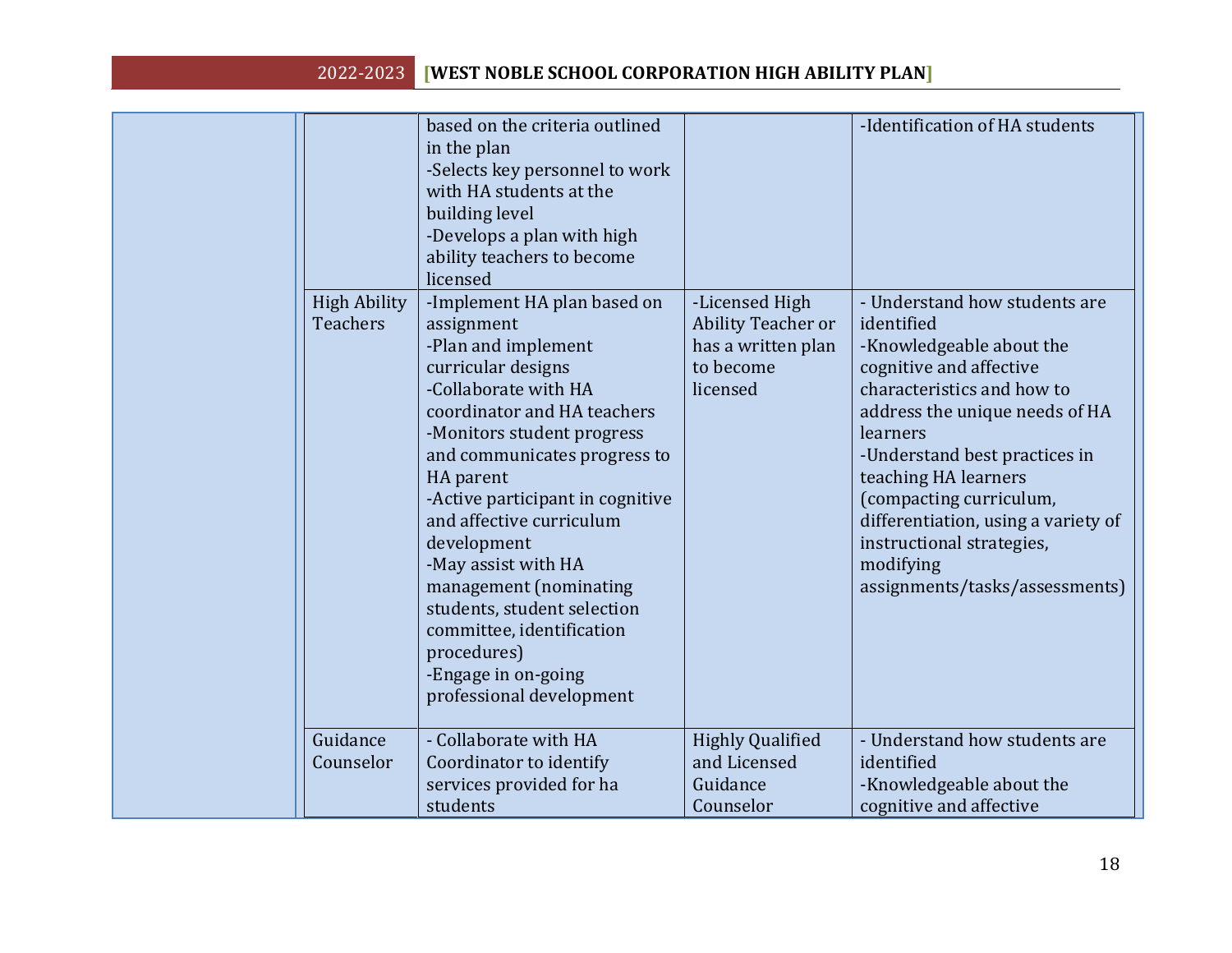| - Develop a scope and<br>sequence of affective<br>curriculum<br>-Provide differentiated<br>guidance services<br>-Collaborate with teachers in<br>providing intervention<br>strategies for at-risk<br>students/parents<br>-Engage in on-going<br>professional development<br>-Participate in the Student<br><b>Selection Committee</b> | characteristics and how to<br>address social and emotional<br>development |
|---------------------------------------------------------------------------------------------------------------------------------------------------------------------------------------------------------------------------------------------------------------------------------------------------------------------------------------|---------------------------------------------------------------------------|
|---------------------------------------------------------------------------------------------------------------------------------------------------------------------------------------------------------------------------------------------------------------------------------------------------------------------------------------|---------------------------------------------------------------------------|

#### IDENTIFICATION PROCESS TIMELINE:

During the spring of each year, initial and recommend screening takes place. Criteria data based on the screening process is compiled by high ability staff. An Identification and Service Plan Committee is formed. The committee reviews the data of the initial screening, and recommended screenings, to make final decisions on appropriate placement and services for identified high ability students. After placement decisions have been made, parents are notified of their child's identification status. If a parent disagrees with the placement or service of their child, then the parent can begin the appeal process. The identification process and timeline will be reviewed annually by the Broad Based Planning Committee. WNSC is committed to providing training in identification practices as needed.